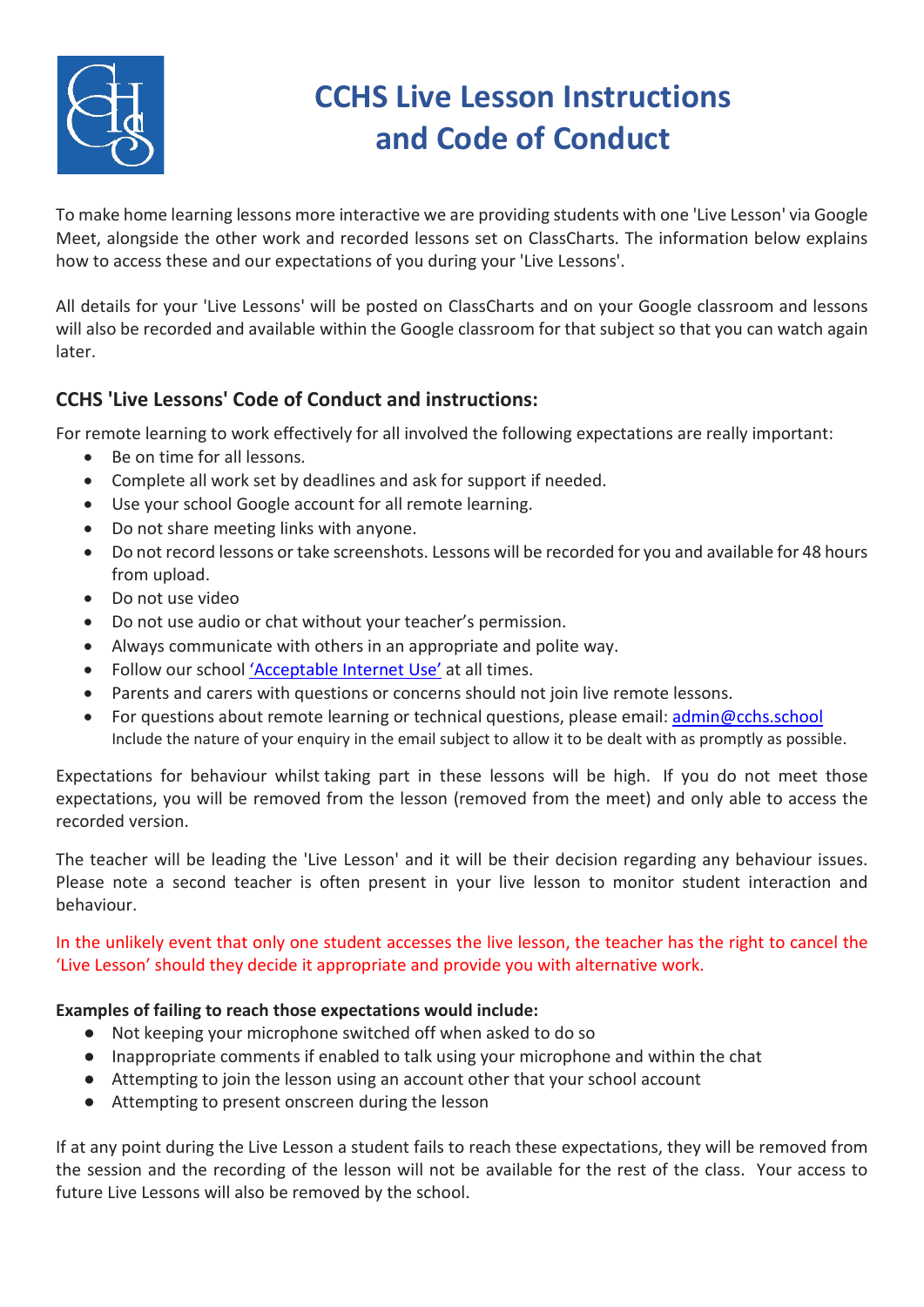## **How to reach the 'Live Lesson'**

**1.** You can only access your lesson **using your school Google Account login** *(this consists of your usual computer log in plus the '@cchs.school' extension. Eg. YYsurnamefirstinitial@cchs.school - where the YY is the year that you joined CCHS in Year 7)* If you try to use an external account, you will not be allowed to enter the lesson. You will be given a meeting invite code and a time for the Google Meet where the 'Live Lesson' will take place. This will appear on your Google Classroom page for that subject and in ClassCharts.

It will look like this:

To join the video meeting, click this link: <https://meet.google.com/dea-aczi-jdo> Otherwise, to join by phone, dial +1 507-690-2125 and enter this PIN: 818 307 725#

**2.** When the meeting is about to start, click on the invite code or copy the link into your browser bar. You will get to a screen like this:



- **3.** Before joining the meeting please turn off your microphone
- **4.** Click on 'Join now'
- **5.** You should now be in the 'Live Lesson' meeting.



**6.** Click on the 'chat' icon and write a message of 'Hello' to your teacher so they know you have arrived at the meeting